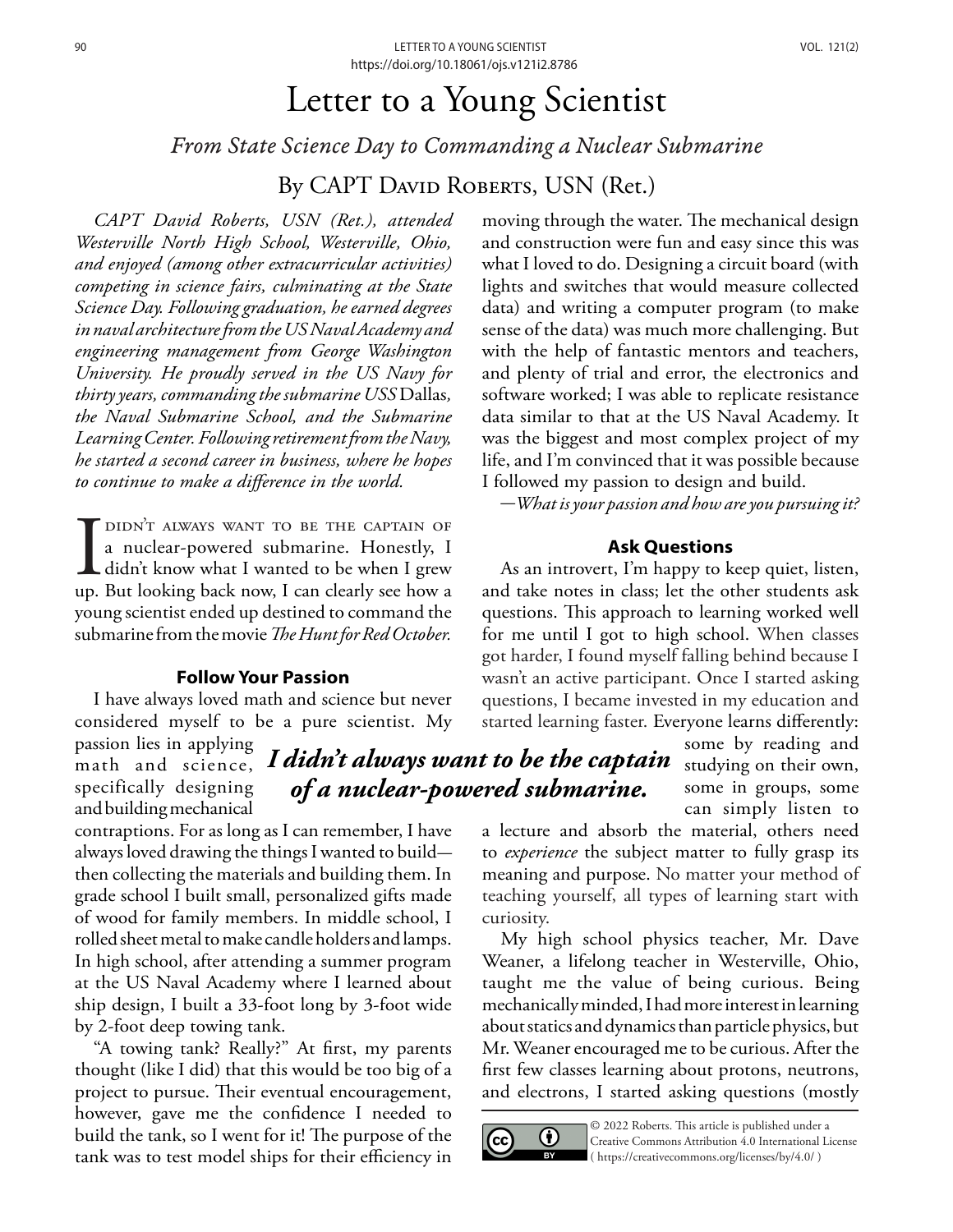*why*? questions) and found my understanding skyrocketing. This boosted my self-confidence, and oddly, I started enjoying particle physics. When we

reached learning about the fission process, I was hooked! Producing enormous amounts of power from tiny particles was fascinating, and made me even more curious*-*how could the power produced by fission be applied in the world? This simple advice, to ask questions, led to expanding my curiosity; it set the stage for a career in the Navy's nuclear propulsion program. Who knew that a physics class at Westerville North High School would lead to commanding USS *Dallas*? *falling behind because I wasn't an active participant. Once I started asking questions, I became invested in my education and started learning faster.* 

-*Are you curious?*

#### **Be Teachable**

Early in my Navy career, I was fortunate to be given the opportunity to lead a team of sailors as the Chief Engineer aboard the nuclear-powered submarine USS *Miami*. About 40% of a submarine crew consists of nuclear-trained sailors who operate and maintain the electronic, electrical, and mechanical systems of the reactor, as well as ensuring that strict chemistry and radiological control requirements are met. Our team on *Miami* was fantastic, providing safe and reliable propulsion and electrical power so the ship could perform its mission. We also scored very well on our annual inspections, and the Captain was wellpleased with our performance.

When a new Captain arrived onboard, he was less enamored our department. Although we had done well in the past, he noticed that our performance was slipping in many areas. Equipment repairs were not being aggressively pursued, our procedural error rate was creeping up, and our training program needed an overhaul. All signs led to a declining department, but I couldn't see it. Not only was I unable see it but I also refused to listen to the new Captain's opinions (*not* a great career move!). I was too proud of our past performance to learn about how we could improve, now and in the future.

Good scientists objectively study evidence to determine hypotheses, conduct experimental trials, and eventually declare conclusions. They work hard to prevent preconceived notions and emotional biases, which can cloud their judgment,

*When classes got harder, I found myself* so truth can be revealed. Scientists let the science teach them! The new Captain provided me evidence of a declining department, but I let my opinions override the evidence. Embarrassingly, I was not behaving like a scientist and, in fact, made myself unteachable. Thankfully, the new Captain mentored me, patiently allowed me to conclude for myself that we had a problem, and guided me through the changes needed to return to a high-performing department. This was a hard lesson to learn, but it paid dividends later in my career when I could share this story and build teachable leaders and teams.

-*Are you teachable?* 

### **Take Risks**

John Paul Jones, father of the modern Navy, once said, "Those who will not risk cannot win." Although he spoke these words centuries ago, they are just as applicable today.

My passion for designing and building led me to major in naval architecture in college. Because I loved designing, building, and testing ships, I expected to serve on them in the Navy when I graduated; this instead of flying planes or diving on submarines. Having been to sea on warships during my summers at the Naval Academy, I knew what was ahead for my five years of required service following John Paul Jones, father of the modern Navy, <sup>graduation–and I</sup> *once said, "Those who will not risk cannot win."* was excited. There are few experiences

> more exciting in life than being on the high seas, especially at sunset or sunrise!

> As graduation approached, I decided to request duty on a nuclear-powered surface ship, which was considered a challenging assignment given the additional training required at Admiral Rickover's Nuclear Power School. It seemed to be right up my alley-the fun of driving surface ships combined with nuclear science and engineering, all in one place! To confirm my decision, I asked a few officers for their opinions. Surprisingly and overwhelmingly they recommended that I join the Silent Service: submarines. They affirmed my excitement for